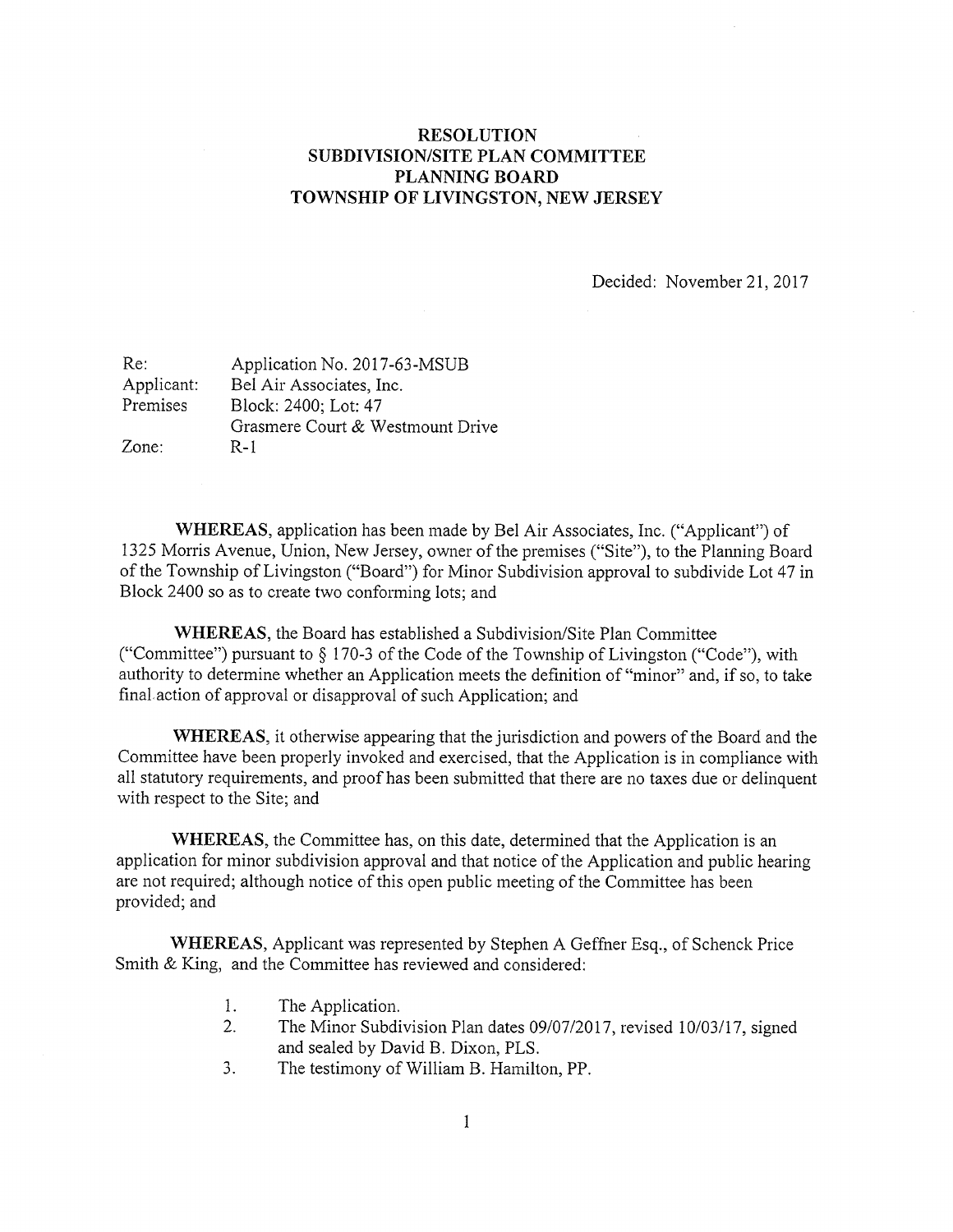- 4. The testimony of Steven Katz, Be! Air Associates, Inc.
- 5. The recommendations of Veena Sawant, Township Planner and Rocco Marucci, Township Assistant Engineer;

NOW, THEREFORE, the Committee does make the following findings of fact and conclusions with respect to this Application:

- $\mathbf{1}$ . Lot 47, consisting of 187,774 sq. ft., equal to 4.6 acres, is a vacant lot in the R-1 District and part of <sup>a</sup> previously approved development that used the residential cluster option permitting lots to have smaller areas than otherwise required.
- 2. Lot 47, with frontage on both Grasmere Court and Westmont Drive, is proposed to be subdivided into Lots 47.02 and 47.03 for potential residential construction.
- 3. Proposed Lot 47.02 would consist of 36,361 sq. ft., equal to 0.8347 acre; and proposed Lot 47.03 would consist of 149,011 sq. ft., equal to 3.4760 acres.
- 4. Each proposed Lot would meet the applicable minimum lot area of 25,000 sq. ft. measured within 200 ft. of the front street right-of-way line.
- 5. Although Lot 41 is undeveloped, it is not property designated and preserved as open space under the residential cluster zoning option. The applicable zoning regulation, Code  $\S117-96$ .C.(5)(a), requires that the Bel Air development not have more than 1.1 building lots per acre, including all lands to be set aside for open space. No witness could testify, with planning certainty, that the proposed subdivision would not result in violation of that Code provision
- 6. The Application for Minor Site Plan approval is hereby approved subject to the following Conditions:
	- a. The Minimum Lot Requirements table on the Minor Subdivision Plan shall be amended to reflect that the requirement is 25,000 sq. ft. measured within 200 feet of the front street right-of-way line.
	- b. Applicant shall comply with all applicable Federal, State and local laws and regulations and obtain any other governmental approvals required for implementation of this application as approved. If any other governmental agency or authority grants <sup>a</sup> waiver of or variance from any law, rule or regulation, or imposes any condition or requirement, which affects this approval or any of the conditions contained herein, then this Committee shall have the right to review such action as it relates to this Committee's approval or conditions and to modify, amend or revoke its approval and/or conditions.
	- c. Not later than 60 days after the date of this Resolution, the Applicant shall submit to the Planning Board Secretary the certification of <sup>a</sup> Professional Planner that the